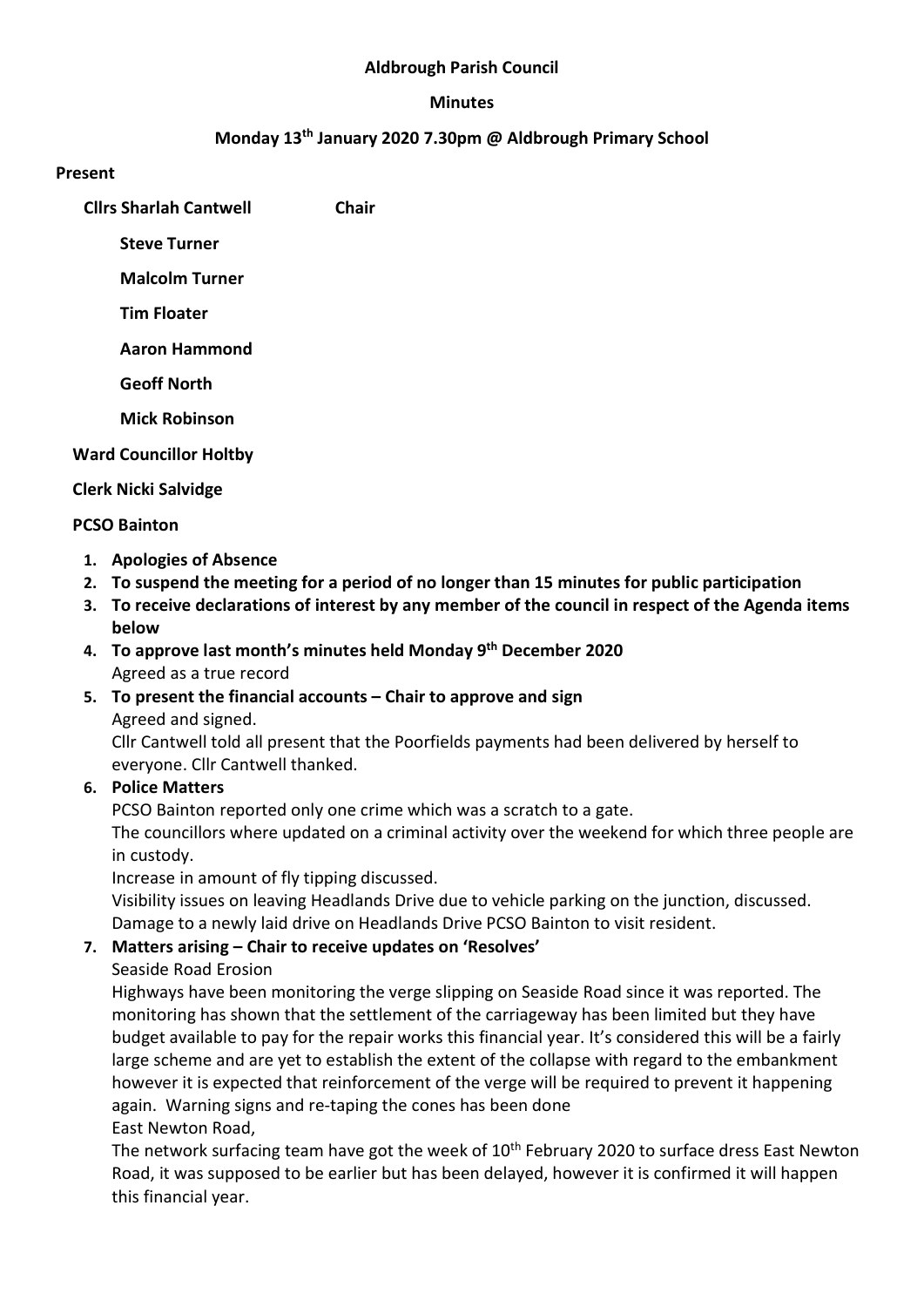High Street sign has been put up, Cllr Cantwell not happy with the type of sign as not same as one previously.

Hedge on Nottingham Road from Council Bungalows on Wentworth has been cut back Cllr M Turner had requested in person they chop back a tree over hanging but was informed a different team was needed.

Flooding corner of Nottingham road with Headlands, drain still blocked.

Highways not been able to look at the gully on Nottingham Road o/s14 as there always seems to be a car was parked there. The arterial gully on the Headlands Road but on the corner of Nottingham Rd looked clear. Drain is on left of road as you enter Nottingham Road however camber takes water to middle, clerk to report back to highways.

Damaged kerb stone on Headlands Drive outside number 34 still waiting repair. Housing is aware Speed limit sign near Crossmere Hill Farm that had slid into ditch. Now hanging into road. Highways had arranged the reinstallation of the speed limit sign, clerk to update on the current situation.

New double yellow lines on Carlton Lane, Clerk to speak with highways as there appears to be a misunderstanding

# 8. Planning Applications

19/03838/PLF Land west of Easthills lagoon Siting of buildings with change of use of agricultural land and hardstanding (for a period of not more than 1 calendar year) to piling test site for research and development of offshore wind turbine foundations and following conclusion site will be reinstated as agricultural land

Concerns over noise, length of time and possible extension, route in which equipment will be brought in. Council would have liked it if Orsted had been to talk to them. Vote taken - 1 for, 1 against, 6 abstained due to lack of information. Clerk to write in with comments,

19/04004/PLB and 19/04003/PLB replacement floodlights and 18.5 m of rope lights and re paint building, discussed clerk to write with objection to rope lights but agree to spotlights and painting. Also to request spot lights currently facing up High Street and and Hornsea Road towards Garton Road be faced downwards as dazzling road users.

No feedback from applications 19/04061/PLF Land East of Stone Bridge Road and 19/04080/PLF Land East of Stone Bridge Road. Cllr Floater updated the council that the developer had asked the Youth club for permission to use their drains which has been refused.

## 9. Correspondence

Noisy neighbour Meadow Rise- forwarded to anti-social team ERYC

## 10. Recreation ground AGM

Cllr Robinson gave a brief summary of the AGM, its new committee and accounts. Also that the committee had viewed the presentation regarding the changes to the playground and asked if the Parish Council would pay for re siting goal posts, following a discussion it was agreed that a price would be asked for by playground supplier when on site.

Cllr Hammond, mentioned that the stile between the Rec and the Gas Road had become overgrown, Cllr Cantwell to organise it being cut back.

## 11. Any Other Business

Cllr M Turner still trying to speak to a resident regarding overgrown hedge, will continue. Cllr S Turner parking along North Road near Meadow Rise, less cars seem to be parking on the road. A large chestnut is looking dangerous at the junction with Carlton Lane and Hornsea Road, clerk to try find out who owns.

Cllr Robinson requested copies of the emergency plan, clerk to bring to next meeting. During a recent Events meeting it was asked if the Parish Council could help with a funding application for an outdoor electric socket and new spot lights, Cllr Robinson to get a quote and Rev White to get another and will take from there.

Resident voiced concerns regarding damage being caused to the war memorial by the maple tree, clerk to ask for help.